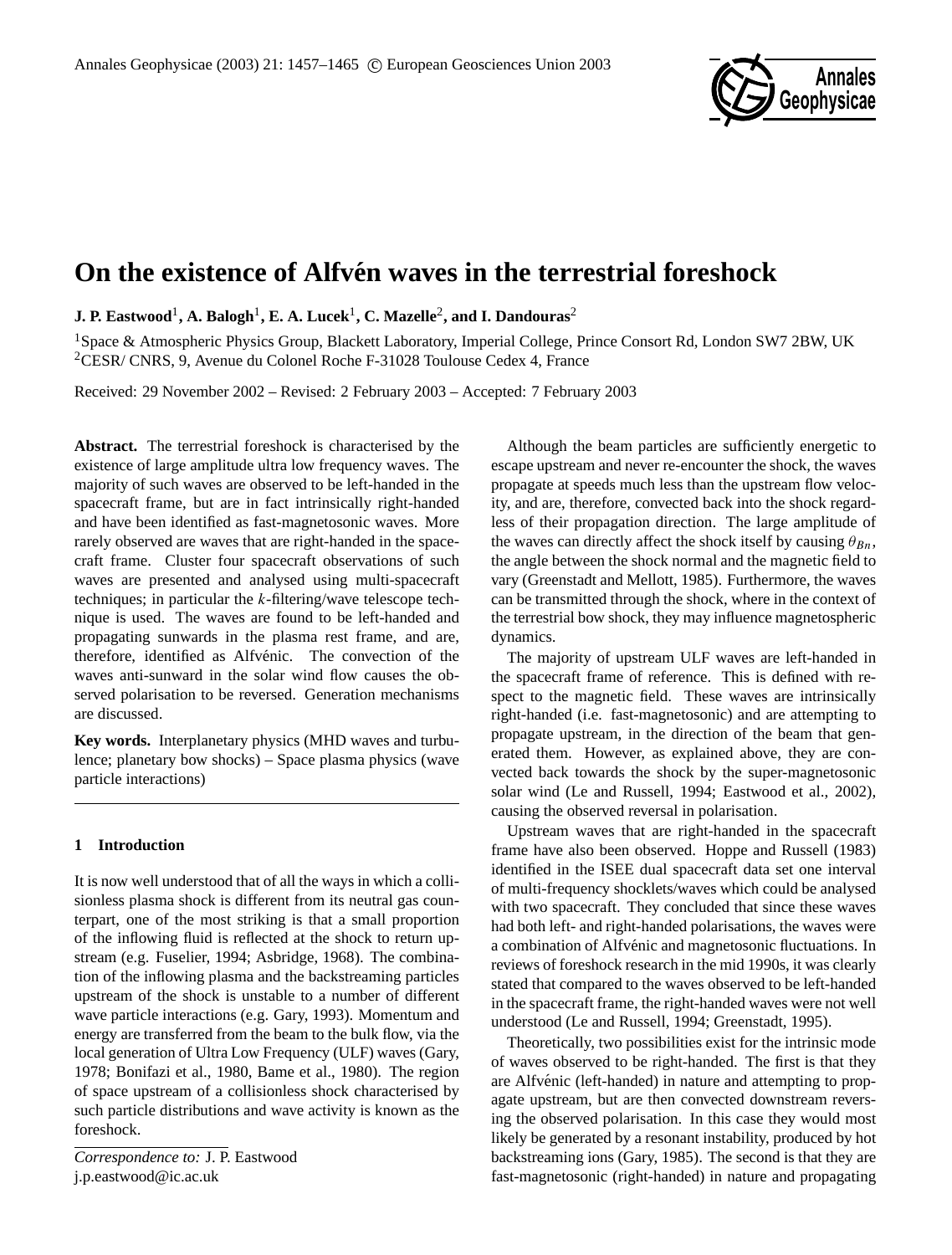

**Fig. 1.** Cluster orbit on day 34, 3 February 2002. Projections of the Cluster 1 orbit in the  $x - y$  (top) and  $x - z$  (bottom) GSE plane are shown. The spacecraft tetrahedron, magnified  $\times$  200, is shown at 01:00 UT, 07:00 UT and 13:00 UT.

downstream, in which case the Doppler shift has no effect. The proposed candidate mechanism for their generation is the non-resonant firehose instability (Sentman et al., 1981). In both cases, the energy source causing the waves to grow is the back-streaming particle beam. In the case of Alfvénic fluctuations, the waves propagate parallel to the beam. In the case of fast-magnetosonic fluctuations, the waves propagate anti-parallel to the beam.

More recently, Blanco-Cano and Schwartz (1997) used single spacecraft AMPTE-UKS observations to determine the properties of foreshock ULF waves. The data were used to calculate transport ratios, which were then compared to the theoretical transport ratios of waves generated by cyclotron resonances as modelled by linear kinetic theory using "typical observed values". Intervals of right-handed waves were identified as being Alfvénic. However, non-resonant interactions were not considered and a number of caveats applied. It was not possible to evaluate the moments of the diffuse ion distributions associated with the observed waves and it was noted that multi-spacecraft analysis was required for a more complete description.

It has been proposed that the wave field plays an important role in the structure of the shock itself and that as the waves approach the shock, they grow and steepen, forming so-called Short Large Amplitude Magnetic Structures (SLAMS). These structures then coalesce to form the shock surface (Schwartz and Burgess, 1991). However, many details of the mechanism remain unresolved. In particular, it is noted that SLAMS are typically observed to be right-handed in the spacecraft frame of reference (Schwartz et al., 1992) and are propagating upstream into the solar wind at super-

magnetosonic speeds, but are still convected downstream, since their propagation speed is less than the solar wind speed. SLAMS are, therefore, left-handed in the plasma rest frame. If they are sourced from the ULF wave field, one might propose that they should be associated with waves exhibiting similar polarisation properties.

With the launch of the 4 spacecraft Cluster mission, new data is now available to address these and other questions concerning the dynamics of the shock and foreshock, as part of its overall goal to study magnetospheric dynamics. Here, we report on Cluster observations of a period of remarkably well-defined foreshock wave activity, where the waves are observed to be right-handed in the spacecraft frame of reference.

In Sect. 2, an overview of the data is presented. In Sect. 3, a wave analysis technique based on cross correlation timing techniques is applied to the data (Eastwood et al., 2002). In Sect. 4, the k-filtering/wave telescope technique is applied to the data. This technique has received considerable theoretical attention and is one of the three main multi-spacecraft analysis techniques (the others being the discontinuity analyser and the curlometer). In Sect. 5, the results are drawn together, and possible generation mechanisms are discussed.

## **2 Overview of data**

The data analysed in this paper were taken on 3 February 2002 (day 34). At this time, the mission phase was such that the separation of the spacecraft was ∼100 km. Figure 1 shows the orbit of Cluster on this day between 00:00:00 UT and 14:00:00 UT. The top panel is a projection in the  $x - y$ Geocentric Solar Ecliptic (GSE) plane, and the bottom panel a projection in the  $x - z$  GSE plane. The orbit of Cluster 1 is shown. The spacecraft tetrahedron is shown at 01:00:00 UT, 07:00:00 UT and 13:00:00 UT, magnified by a factor of 200. At the start of the day, Cluster was located in the solar wind, on the dusk flank of the magnetosphere, and during this interval, the spacecraft descended south under the ecliptic.

Each Cluster spacecraft carries an identical Flux-Gate Magnetometer (FGM) instrument to measure the properties of the local magnetic field (Balogh et al., 2001). The three panels on the left-hand side of Fig. 2 show the magnetic field measured by the FGM instrument on board Cluster 1 for the interval 00:00:00 UT-14:00:00 UT, day 34, 2002, in GSE polar coordinates ( $\Phi_B$  is the angle relative to the x axis in the ecliptic plane, and  $\theta_B$  is the angle out of the ecliptic). The data is shown at 4 s (spin) resolution; differences between the four spacecraft are indistinguishable on this scale. Cluster was initially in the solar wind, entering the foreshock just before 04:00:00 UT. At just before 05:00:00 UT, Cluster encountered the bow shock, which exhibited an extended and disordered structure. The spacecraft entered the magnetosphere at approximately 09:15:00 UT.

The four panels on the right-hand side of Fig. 2 show the magnetic field measured by the Cluster 1 FGM instrument for the interval 04:00:00 UT–04:10:00 UT, at a resolution of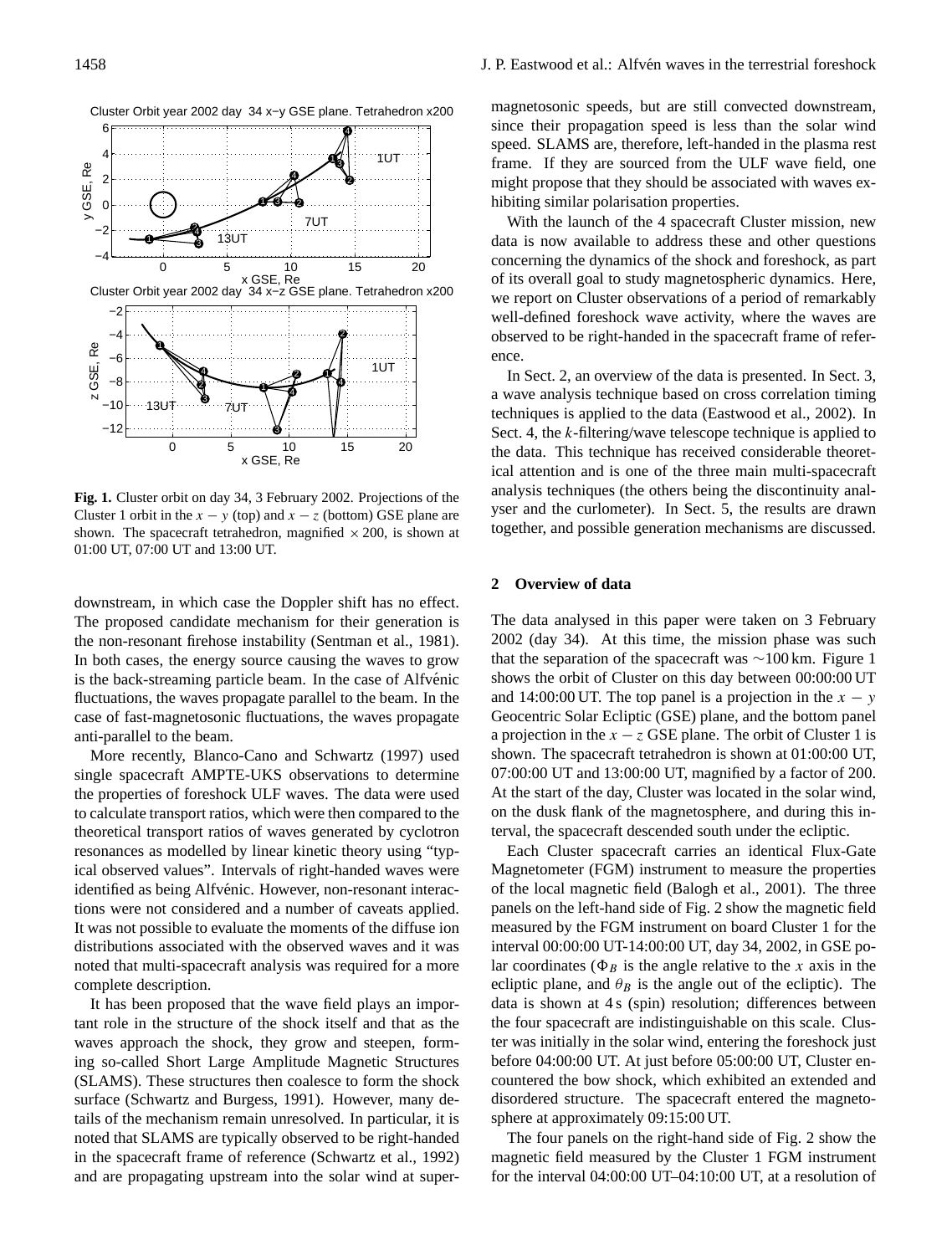

3 February 2002, Magnetic Field Measured by FGM, Cluster 1

**Fig. 2.** FGM Cluster 1 data for day 34, 3 February 2002. The three left-hand panels show the data for the whole interval in GSE polar coordinates. The four right-hand panels show the interval 04:00 UT–04:10 UT. The time series are |B| (top),  $B_x$ ,  $B_y$ ,  $B_z$  (bottom).

22 vectors/s. From top to bottom on the right-hand side, the time series of  $|B|$ ,  $B_x$ ,  $B_y$  and  $B_z$  are displayed. During this interval, the orientation of the magnetic field was such that the spacecraft were magnetically connected to the shock and located in the foreshock. The time series recorded by the FGM instruments on the other three spacecraft are identical on this scale, but offset in time, due to the motion of the phase fronts in the spacecraft frame. The waves are exceptionally well defined, with very low turbulent noise. Therefore, despite the fact that the time offsets between the four time series are fairly small, (∼1/3 s given the spacecraft separation), the definition of the wave form allows the analysis to proceed. During the interval, the solar wind speed was of the order of 400 kms−<sup>1</sup> .

The polarisation of the waves in the spacecraft frame can be identified by applying Minimum Variance Analysis (MVA) to the magnetic field time series. For circularly polarised waves, the minimum variance direction may be identified, with a 180◦ ambiguity, as the direction of propagation of the wave (e.g. Song and Russell, 1999). MVA was applied to a short interval of wave activity (3 cycles) 04:04:00 UT– 04:04:30 UT at each of the four spacecraft and the data was transformed from GSE coordinates into the minimum variance coordinate system. The results are summarised in Fig. 3. The top four panels show hodograms derived from each of the four spacecraft time series. In each case, the minimum variance direction is directed out of the page. The symbol in the bottom right corner of each plot shows the direction of the average magnetic field relative to the minimum

variance direction. The cross signifies that the average field is directed into the page. The solid dot on the trace indicates the start point of the hodogram. It can be seen that for all the spacecraft, the trace follows a clockwise path. Since the average field is directed into the page, this means that these waves are right-handed with respect to the magnetic field in the spacecraft frame of reference.

The bottom two panels show the orientation of the four minimum variance directions (solid lines) and the average magnetic field direction (dotted line) in GSE. The four solid lines are indistinguishable, indicating that the MVA applied to each of the spacecraft gives very similar results. It can also be seen that the waves are not field-aligned, according to this analysis. The average magnetic field is in the  $-x/ - y$ direction, which, given the location of Cluster on the dusk flank of the bow shock, meant that Cluster was magnetically connected to the bow shock, as mentioned above.

Both single and dual spacecraft analysis fundamentally rely on MVA to determine the orientation of the waves. However, the method is limited to waves that are strongly circularly polarised so that degeneracy between the intermediate and minimum variance directions is avoided (Song and Russell, 1999). An important point also to bear in mind is that although the MVA results are consistent between the four spacecraft, it is possible that they each suffer the same systematic errors and that the MVA result does not necessarily correspond to the true wave orientation. However, the usefulness of MVA in revealing the polarisation of the waves is unaffected.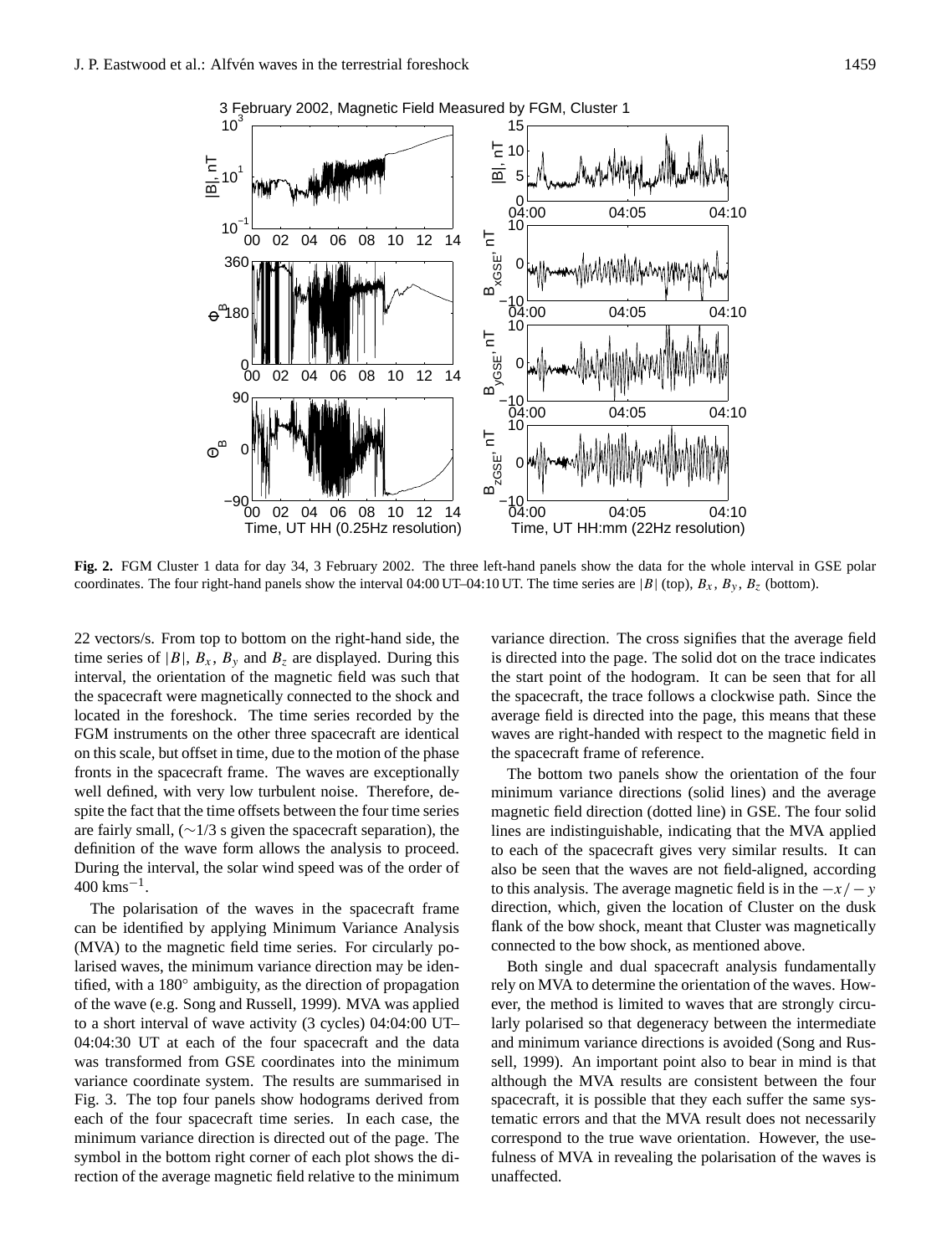

**Fig. 3.** MVA analysis for the interval 04:04:00 UT–04:04:30 UT. The top four panels are hodograms derived from each of the four spacecraft. The cross symbol indicates that the average magnetic field is directed into the page. The dot on the trace indicates the start point. The bottom two points show the orientation of the four minimum variance directions (solid) and the magnetic field (dotted) projected into the  $x - y$  (left) and  $x - z$  (right) GSE planes.

In single spacecraft data analysis, very often it is ambiguous as to whether the observed variations are spatial or temporal in nature. In order to resolve this satisfactorily, at least four spacecraft are required to sample the plasma. Essentially, one spacecraft can be considered to make reference measurements, while the other three make simultaneous comparative measurements in linearly independent directions. Consequently, four spacecraft are sufficient to characterise the local spatial structure of the plasma at any moment. A number of techniques derived from this basic principle are described in the book edited by Paschmann and Daly (1998) and references therein. In particular, of most interest in this work is the  $k$ -filtering/wave telescope technique (Pincon and Motschmann, 1998). This technique is ideally suited to the analysis of the data presented here. However, before applying this technique, a less computationally intensive method was used to make a preliminary analysis.

### **3 Analysis of wave modes**

Before applying the k-filtering/wave telescope technique, a simpler method was used to analyse the data.  $K$ -filtering is designed to resolve waves of the same frequency propagating in different directions with different wave numbers. However in this case, the symmetry of the problem is broken by the magnetic field and the fact that the wave growth is anisotropic. In particular, waves are expected to grow (approximately) aligned to the field. A less computationally intensive technique has been developed by taking this into account, which has been applied to the analysis of fast-magnetosonic foreshock waves (Eastwood et al., 2002; Mazelle et al., 2002). The method is briefly restated here.

It is assumed that there is a single wave mode, and that the phase front is planar on the scale of the spacecraft separation. It is also assumed that the phase front is moving at constant speed. If spacecraft  $\alpha$  located at  $\mathbf{R}_{\alpha}$  encounters a phase front at  $t_{\alpha}$ , then given a plane wave with frame invariant unit direction of propagation  $k$ , and spacecraft frame phase speed  $v_{ph}$ , we can construct the following equations.

$$
(\boldsymbol{R}_{\beta}-\boldsymbol{R}_{1})\cdot\hat{\boldsymbol{k}}=\nu_{ph}\left(t_{\beta}-t_{1}\right)\quad\beta=2,3,4,\tag{1}
$$

$$
\mathbf{v}_{ph} = v_{ph} \cdot \hat{\mathbf{k}}.\tag{2}
$$

By inverting these equations  $\hat{k}$  and  $v_{ph}$  are found. The phase speed in the plasma frame,  $v_{pl}$ , is then calculated by subtracting  $v_{sw} \cdot \hat{k}$  from  $v_{ph}$ . The time lags are calculated by cross-correlating the spacecraft time series. This automatically centres on the largest features in the data, and washes out any effects due to smaller sub-cycle variations. If necessary, the data can be filtered to remove high frequency noise (of physical origin), although this should be done with care, particularly when analysing short intervals of data. In this case, data filtering was not carried out, given the very low noise level in the data.

This technique was applied to the interval 04:02:30 UT– 04:10:00 UT. In this analysis solar wind moments constructed from measurements taken by the HIA/CIS instrument on board Cluster 1 were used (Rème et al., 2001). The moments of the full 3-D distribution are calculated on board, and are downlinked at 4-s resolution. In the plasma rest frame, these waves were found to propagate along  $\hat{k} =$  $(0.930.19 - 0.32)$  with a phase speed of 33 kms<sup>-1</sup>, at an angle of ~2° to the field. Furthermore, the wavelength of the waves was estimated to be 3400 km.

The Alfvén speed was estimated to be  $26 \text{ km s}^{-1}$  and the sound speed  $104$  kms<sup>-1</sup>. On the basis of this analysis, the waves are attempting to propagate upstream, but are convected downstream in the solar wind flow. Their intrinsic polarisation is, therefore, left-handed, and the waves are identified as Alfvénic.

As a consistency check, the same analysis was applied to shorter intervals of data. The interval 04:02:30 UT– 04:10:00 UT was split into ten 45 s intervals. Given that the period of the waves was 10 s, each interval contained approximately 4 cycles. The results of this analysis are shown in Table 1.

For each interval, the phase speed in the plasma rest frame and the direction of propagation were calculated. In addition, the Alfvén and sound speeds were estimated. The conclusion  $(F =$  fast magnetosonic,  $A =$  Alfvénic) was based on considerations of the propagation speed and the polarisation. Of the 10 intervals, 7 were consistent with the conclusion that the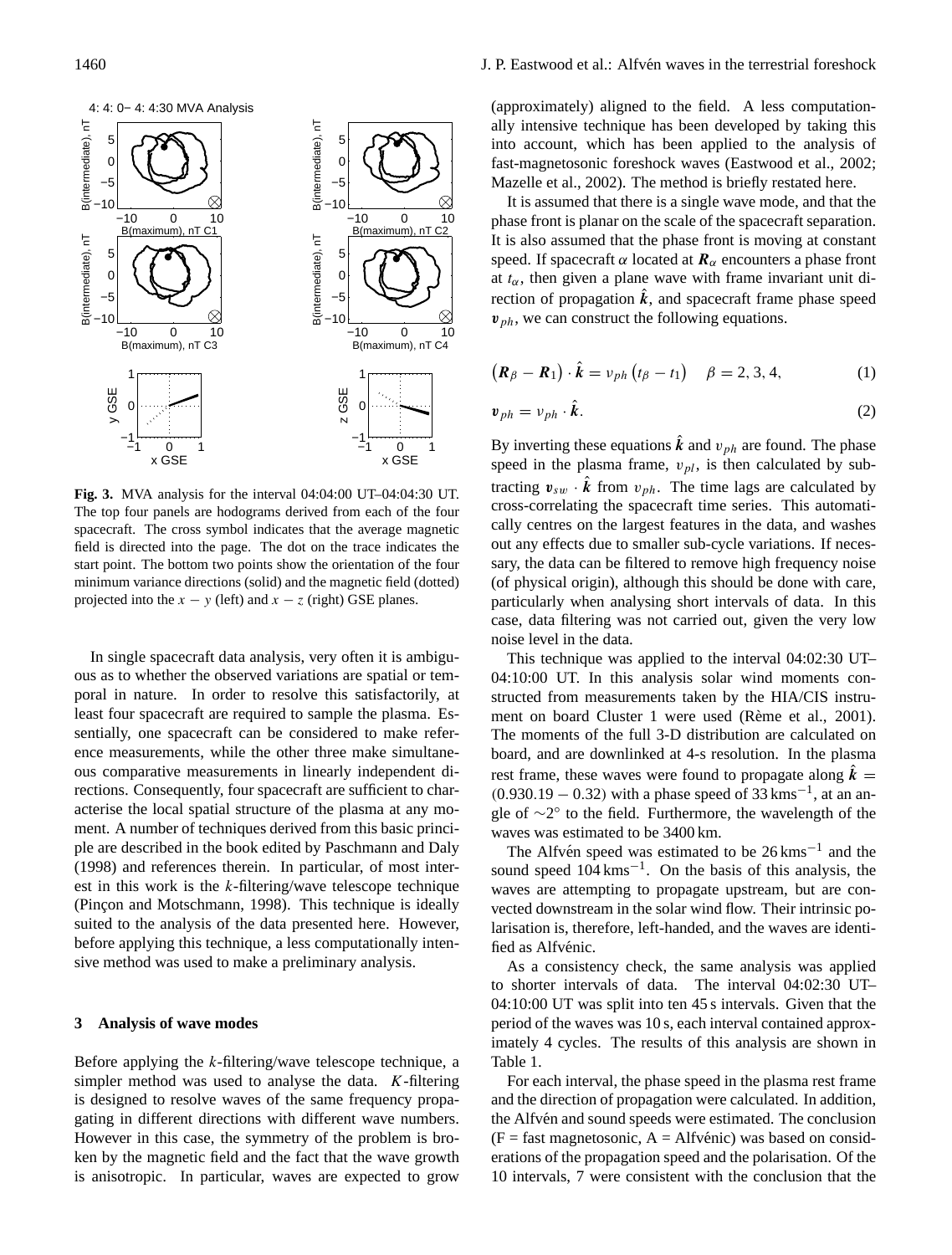| <b>Start Time</b> | $v_{pl}$ | k                       | $\theta_{Bk}$ | $V_a$ | $C_{\rm s}$ | Conclusion |
|-------------------|----------|-------------------------|---------------|-------|-------------|------------|
| 04:02:30          | $-145$   | $[0.68 \ 0.71 \ -0.16]$ | 159           | 27    | 92          | F          |
| 04:03:15          | $-193$   | $[0.74 \ 0.64 \ -0.20]$ | 171           | 27    | 92          | F          |
| 04:04:00          | 59       | $[0.90 0.22 - 0.39]$    | 147           | 30    | 95          | A          |
| 04:04:45          | 38       | $[0.89 \ 0.16 - 0.42]$  | 156           | 24    | 97          | A          |
| 04:05:30          | 41       | $[0.91 - 0.36 - 0.21]$  | 142           | 23    | 98          | A          |
| 04:06:15          | 69       | $[0.92 - 0.01 - 0.38]$  | 173           | 32    | 104         | A          |
| 04:07:00          | 31       | $[0.93 - 0.26 - 0.27]$  | 162           | 24    | 105         | A          |
| 04:07:45          | $-38$    | $[0.96 - 0.16 - 0.24]$  | 174           | 27    | 111         | F          |
| 04:08:30          | 7        | $[0.80 \ 0.55 \ -0.24]$ | 127           | 39    | 117         | A          |
| 04:09:15          | 39       | $[0.96 - 0.05 0.29]$    | 144           | 27    | 124         | A          |

**Table 1.** Results of the cross-correlation wave analysis technique applied to ten consecutive 45 s intervals between 04:02:30 UT and 04:10:00 UT.  $v_{pl}$  is the phase speed in the plasma frame

waves are Alfvénic and propagating upstream in the plasma rest frame, in agreement with the analysis of the whole interval.

Having analysed the waves using this method, the data were then analysed using the k-filtering/ wave telescope technique. This is a powerful and widely applicable technique designed to reveal the simultaneous existence of multiple wave modes in field time series.

#### **4** k**-filtering/wave telescope analysis of the wave interval**

Before the launch of Cluster, significant efforts were made in the development of multi-spacecraft analysis techniques. Dunlop et al. (1988) were the first to propose a technique based on multi-spacecraft analysis to determine the properties of waves. In this method, termed the wave telescope, the properties of waves would be determined by examining the relative phases of signals at each of the spacecraft. Neubauer et al. (1990) and Neubauer and Glassmeier (1990) further developed this idea by proposing the use of linear filter theory, in combination with the known theoretical properties of the wave modes, to decompose 4 spacecraft wave measurements into a series of superposed plane waves.

Fundamentally, the aim of the analysis is to determine how the field energy density is distributed as a function of  $\omega$  and k: peaks in this distribution correspond to perturbations of particular frequency and wave number. Given an infinite number of measurement points in space, Fourier inversions would allow the  $\omega$ -**k** domain to be mapped completely, and the distribution of field energy could then be determined absolutely. However, in the case of Cluster, we are limited to 4 measurement points in space.

A statistical formalism has been developed that uses the data from a finite number of sampling points to estimate the distribution of field energy density as a function of  $\omega$  and  $k$ ; this was originally developed in response to problems in seismology and sonar (e.g. Pillai, 1989 and references therein). Pincon et al. (1990) applied these techniques to the problem of plasma waves, developing a technique which included the

variations of both the electric and magnetic fields. This was further modified by Motschmann et al. (1996), who adapted the method to use only the magnetic field data. We do not wish to discuss the mathematics of the method here; the interested reader is directed to Pincon and Motschmann (1998) and references therein. We simply note that the four spacecraft time series can be combined to estimate the distribution of field energy density as a function of  $\omega$  and k. Usually, a specific frequency is identified by Fourier transforming the data and the  $k$  space is then scanned to find the maxima of the distribution. The method has been tested extensively, and it has been found that up to 7 different superimposed waves, each with the same frequency, can be distinguished (Motschmann et al., 1996).

The k-filter/wave telescope technique was applied to the interval 04:02:30 UT–04:10:00 UT, using data from all four spacecraft at 22-Hz resolution. The data were Fourier transformed and the frequency carrying the most power was estimated to be 0.11 Hz in the spacecraft frame.

Using the technique, the distribution of field energy in the k space for this frequency was calculated. Small-scale structure in the magnetic field time series would correspond to powers at much higher frequencies, and so this technique concentrates solely on the dominating low frequency component that is of interest. A single maximum in the distribution was found at  $k = [-0.002 - 0.0006670.00033]$  km<sup>-1</sup>. Figure 4 shows this distribution in the  $k_z = 3 \times 10^{-4}$  km<sup>-1</sup> plane. The peak in the field energy density is clearly visible at the appropriate location in the  $k_x - k_y$  plane.

The unit direction of propagation was calculated to be (−0.937 −0.313 0.156), and the phase speed of the wave in the spacecraft frame was calculated to be  $(2\pi f)/ |k|$ 324 kms−<sup>1</sup> . To determine the phase speed in the plasma rest frame, the Doppler shift  $v_{sw} \cdot \hat{k}$  must again be included, giving a phase speed in the plasma rest frame of  $-23$  kms<sup>-1</sup>. The wave is propagating upstream in the plasma rest frame but is swept downstream in the solar wind flow. It must, therefore, be left-handed in the plasma rest frame, in order to be observed as right-handed in the spacecraft rest frame.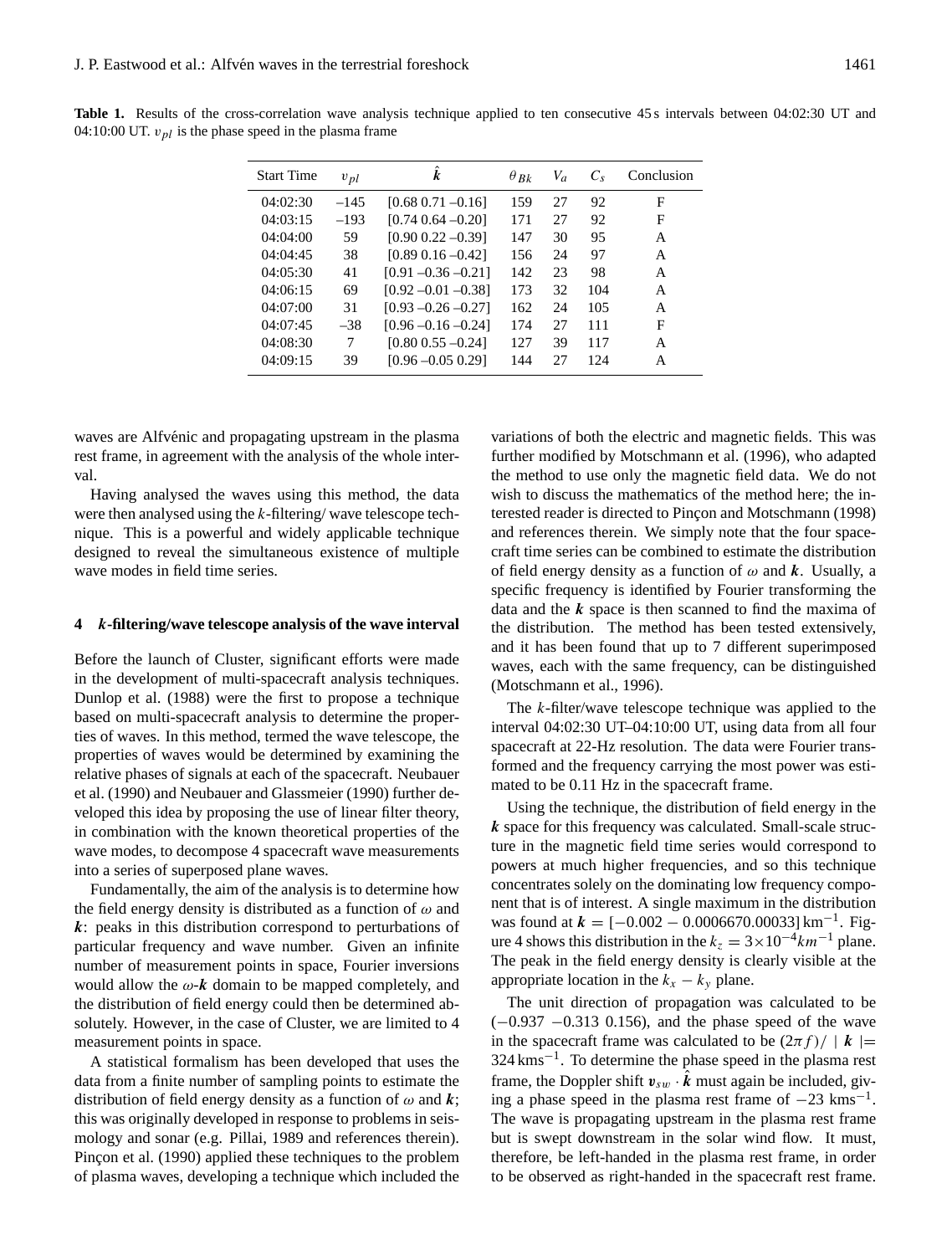

**Fig. 4.** Results of the k-filtering/wave telescope analysis for the interval 04:02:3 0UT–04:10:00 UT, at a frequency of 0.11 Hz. The plot is shown in the  $k_z = 3 \times 10^{-4}$  km<sup>-1</sup> plane. The peak in the power is seen at the appropriate location in  $k_x$  and  $k_y$ .

**Table 2.** Summary of results for the interval 04:02:30 UT–04:10:00 UT

|                                                                                                |                        | $Cross-correlation$ $k$ -filter/wave telescope |
|------------------------------------------------------------------------------------------------|------------------------|------------------------------------------------|
| Plasma Frame Phase Speed $(kms^{-1})$                                                          | 33                     | 23                                             |
| Direction of Propagation, $\hat{k}$                                                            | $[0.93 \ 0.19 - 0.32]$ | [0.94 0.31 0.16]                               |
| Wavelength (km)                                                                                | 3400                   | 2900                                           |
| Plasma Frame Frequency $(s^{-1})$                                                              | 0.05                   | 0.06                                           |
| $V_a = 26$ kms <sup>-1</sup> , $C_s = 104$ kms <sup>-1</sup> , $\Omega = 0.26$ s <sup>-1</sup> |                        |                                                |

The results of the  $k$ -filter/wave telescope are consistent with the cross-correlation timing method.

## **5 Discussion**

The cross-correlation wave analysis technique and the kfiltering/wave telescope technique have been applied to 4 spacecraft Cluster observations of ULF waves upstream of the bow shock in the foreshock. The results are summarised in Table 2. Note that the angular ion gyrofrequency is quoted.

It is clear that the two techniques give consistent results despite their different approaches. On the basis of these results, it is concluded that these waves are Alfvénic in nature.

Of immediate interest is the mechanism by which these waves are generated. It is proposed that the left-hand resonant ion beam electromagnetic instability is responsible. In this mechanism, the left-handed wave resonates with ions moving opposite to that with the net drift. However, for the growth rate to be significant, the beam thermal speed must be at least as great as the beam drift speed.

A number of different types of beam distribution have been observed in the foreshock (e.g. Fuselier, 1994, provides a

comprehensive review of the properties of energetic ions in the terrestrial foreshock). Of particular relevance to this work are the so-called diffuse ion distributions, characterised by relatively low drift velocities, and high temperatures (i.e. a large spread in the pitch angle distribution), with a high energy tail to the distribution. Of all types of beam observed in the foreshock, the diffuse beam is the best candidate for generating left-handed waves via resonances.

In order to understand this further, it is necessary to look at the distributions associated with the observed waves. Figure 5 shows energy spectrograms produced from measurements taken by the CIS instrument on board spacecraft 3 between 04:00 UT and 04:10 UT, the same interval as in Fig. 2. The top panel (panel 1) shows the spacecraft mode. During this interval, the instrument mode was such that the HIA instrument sampled the plasma equally in all directions (for details of the modes and implications for the data products the reader is advised to consult Rème et al., 2001). Panels 2, 3, 4 and 5 show the fluxes for all ion species in the sunward, duskward, earthward and dawnward look directions, as measured by HIA. In panel 2, the solar wind corresponds to the continuous flux at ∼1000 eV. It can be seen that after 04:02:30 UT, there are significant fluxes of ions in all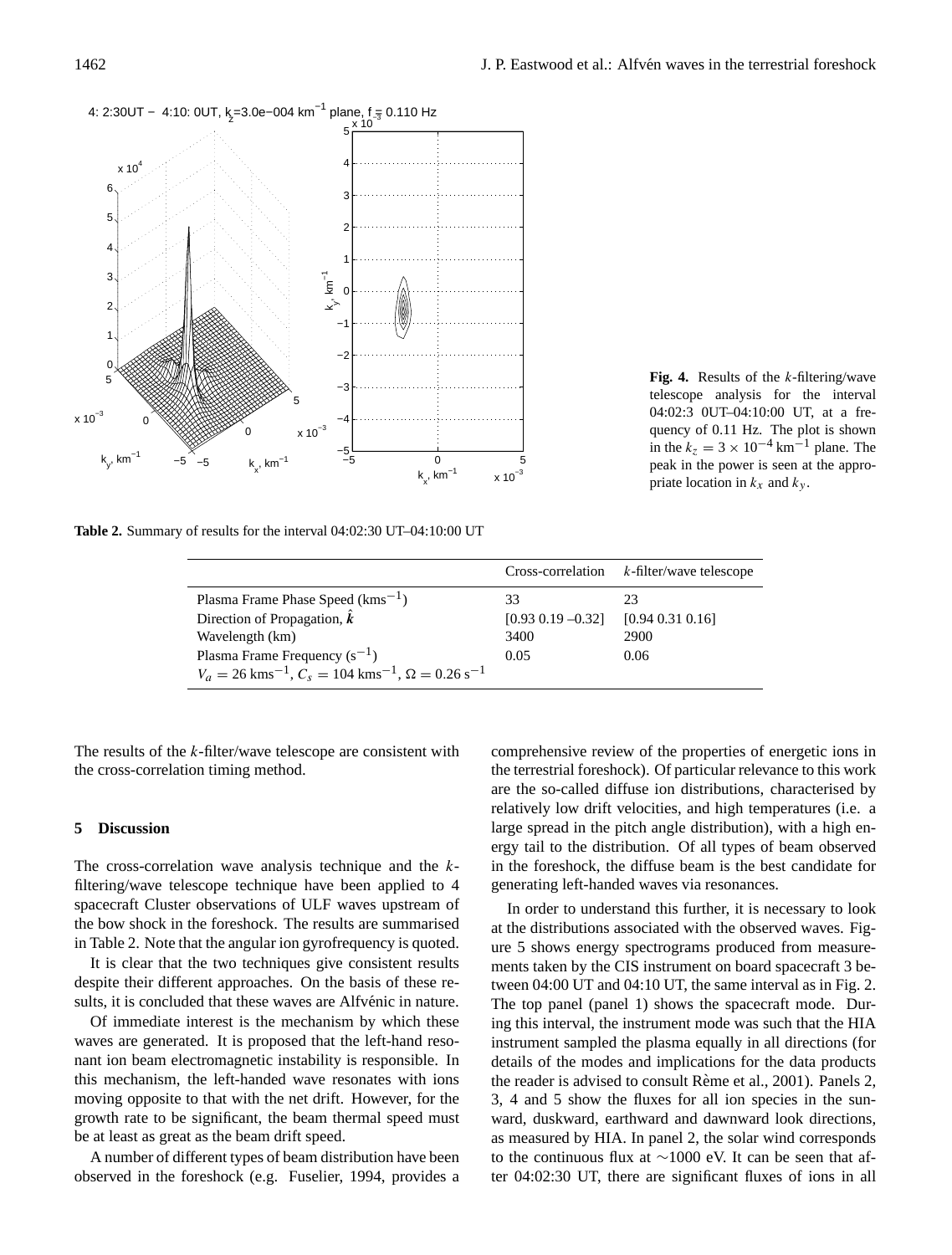

Produced by CESR. Printing date: 26/Nov/2002 esoc.cl

**Fig. 5.** Energy spectrogram from CIS s/c 3, 04:00 UT–04:10 UT, day 34, 2002. Panels 2, 3, 4 and 5 show the fluxes for all ion species in the sunward, duskward, earthward and dawnward look directions. The waves were observed after 04:02:30 UT, and are associated with a diffuse energetic ion population.

look directions at energies extending to above 10 keV. This is a characteristic signature of diffuse ion distributions, and, therefore, is consistent with the overall picture we have outlined. Future work is planned to determine the properties of the diffuse beam, and to determine the growth rates of the left handed resonant instability.

In this work, we have analysed the properties of the signal which carries the vast majority of the power. The crosscorrelation timing technique washes out small-scale variations, since the timing is based on the largest features in the time series. The  $k$ -filtering/wave telescope treats the signal as a Fourier superposition of waves, and the Fourier component carrying the largest power has been analysed. A study of sub-cycle variations, which may reveal small-scale structure at higher frequencies, is currently underway.

To conclude, an interval of waves exhibiting right-handed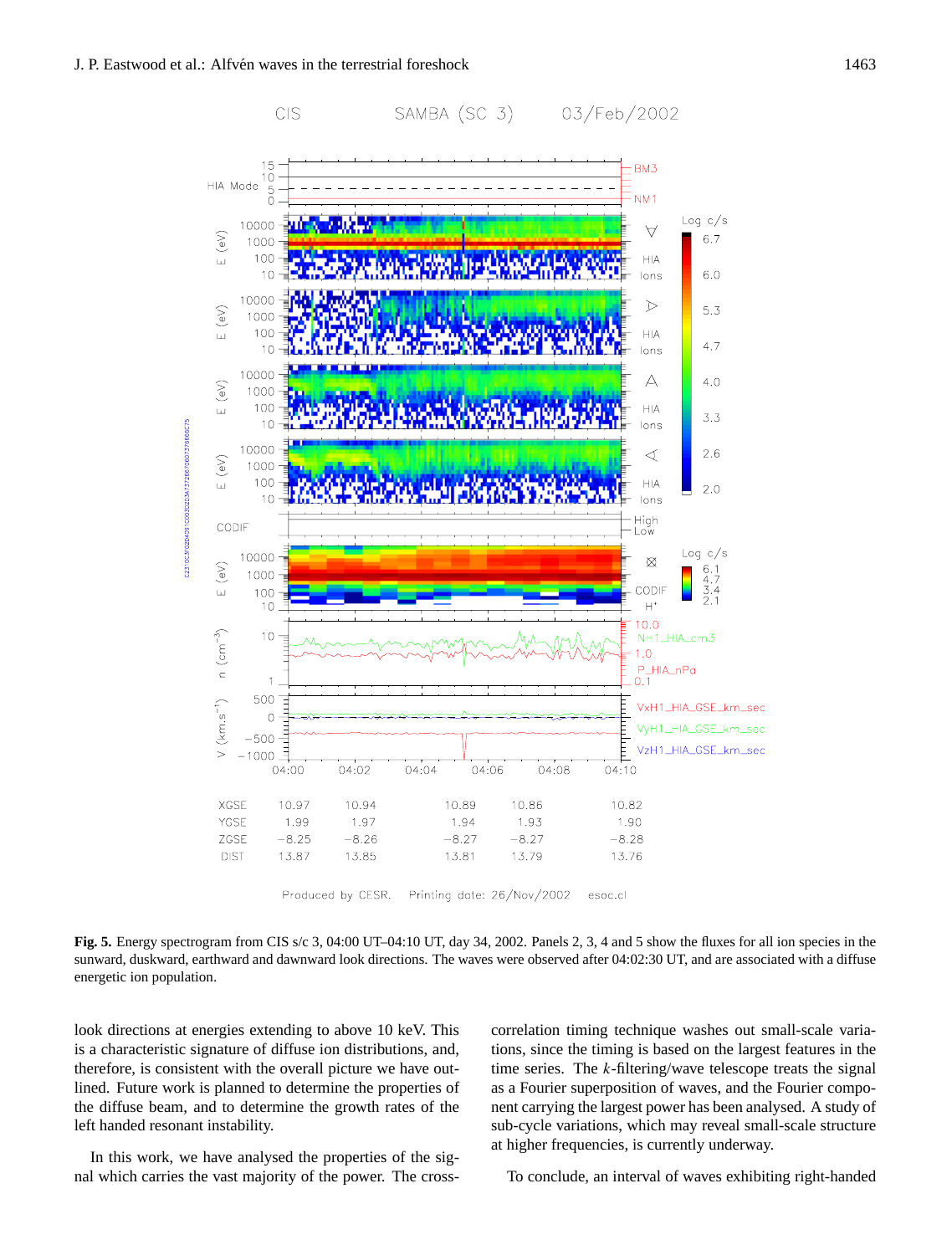polarisation in the spacecraft frame has been observed by Cluster. This data has been analysed using two different multi-spacecraft techniques. The results of both analyses suggest that these waves are intrinsically left-handed, attempting to propagate upstream but carried downstream in the solar wind flow, and, therefore, Alfvénic. Theoretically, such waves can be generated by sufficiently hot ion beams, corresponding to diffuse ion distributions in the terrestrial foreshock. Examination of energy spectrograms reveals that these waves are observed in association with diffuse ion distributions. Further work is planned to compare the theoretical growth rates with the observed properties of the ion distributions.

#### *Acknowledgements.* This work is supported by PPARC.

Topical Editor T. Pulkkinen thanks G. Paschmann and A. Barnes for their help in evaluationg this paper.

#### **References**

- Asbridge, J. R., Bame, S. J., and Strong, I. B.: Outward Flow of Protons from the Earth's Bow Shock, J. Geophys. Res., 73, 5777– 5782, 1968.
- Balogh, A., Carr, C. M., Acuña, M. H., Dunlop, M. W., Beek, T. J., Brown, P., Fornaçon, K.-H., Georgescu, E., Glassmeier, K.-H., Harris, J., Musmann, G., Oddy, T., and Schwingenschuh, K.: The cluster magnetic field investigation: overview of inflight performance and initial results, Ann. Geophysicae, 19, 1207–1217, 2001.
- Bame, S. J., Asbridge, J. R., Feldman, W. C., Gosling, J. T., Paschmann, G., and Sckopke, N.: Deceleration of the Solar Wind Upstream from the Earth's Bow Shock and the Origin of Diffuse Upstream Ions, J. Geophys. Res., 85, 2981–2990, 1980.
- Blanco-Cano, X. and Schwartz, S. J.: Identification of lowfrequency kinetic wave modes in the Earth's ion foreshock, Ann. Geophysicae, 15, 273–288, 1997.
- Bonifazi, C., Moreno, G., Lazarus, A. J., and Sullivan, J. D.: Deceleration of the Solar Wind in the Earth's Foreshock Region: Isee 2 and Imp 8 Observations, J. Geophys. Res., 85, 6031–6038, 1980.
- Dunlop, M. W., Southwood, D. J., Glassmeier, K.-H., and Neubauer, F. M.: Analysis of multipoint magnetometer data, Adv. Space. Res., 8, (9)273–(9)277, 1988.
- Eastwood, J. P., Balogh, A., Dunlop, M. W., Horbury, T. S., and Dandouras, I.: Cluster observations of Fast Magnetosonic Waves in the Terrestrial Foreshock, Geophys. Res. Lett., 29(22), 2046, doi:10.1029/2002GL015582, 2002.
- Fuselier, S. A.: Suprathermal Ion Upstream and Downstream from the Earth's Bow Shock, in: Solar Wind Sources of Ultra-Low-Frequency Waves, AGU Monograph 81, Washington D.C., 107– 119, 1994.
- Gary, S. P.: The Electromagnetic Ion Beam Instability and Energy Loss of Fast Alpha Particles, Nucl. Fus., 18, 327–334, 1978.
- Gary, S. P.: Electromagnetic Ion Beam Instabilities: Hot Beams at Interplanetary Shocks, Astrophys. J., 88, 342–352, 1985
- Gary, S. P.: Theory of Space Plasma Microinstabilities, Cambridge University Press, Cambridge, 1993.
- Greenstadt, E. W. and Mellott, M. M.: Variable field-to-normal shock-foreshock boundary observed by isee-1 and -2, Geophys. Res. Lett., 12, 129–132, 1985.
- Greenstadt, E. W., Le, G., and Strangeway, R. J.: ULF Waves in the Foreshock, Adv. Space Res., 15, (8/9)71–(8/9)84, 1995.
- Hoppe, M. M. and Russell, C. T.: Plasma Rest Frame Frequencies and Polarisations of the Low Frequency Upstream Waves: ISEE 1 and 2 Observations, J. Geophys. Res., 88, 2021–2028, 1983.
- Le. G. and Russell, C. T.: The Morphology of ULF waves in the Earth's Foreshock, in: Solar Wind Sources of Ultra-Low-Frequency Waves, AGU Monograph 81, Washington D.C., 87– 98, 1994.
- Mazelle, C., Meziane, K., Quéau, Le, D., Wilber, M., Eastwood, J. P., Reme, H., Sauvaud, J. A., Bosqued, J. M., Dandouras, I., ` McCarthy, M., Kistler, L. M., Klecker, B., Korth, A., Bavassano-Cattaneo, M. B., Lundin, R., and Balogh, A.: Production of gyrating ions from nonlinear wave-particle interaction upstream from the Earth's bow shock: a case study from Cluster-CIS, submitted to Planet. Space Sci., 2002.
- Motschmann, U., Woodward, T. I., Glassmeier, K.-H., Southwood, D. J., and Pinçon, J. L.: Wavelength and direction filtering by magnetic measurements at satellite arrays: Generalized minimum variance analysis, J. Geophys. Res., 101, 4961–4965, 1996.
- Neubauer, F. M. and Glassmeier, K.-H.: Use of an Array of Satellites as a Wave Telescope, J. Geophys. Res., 95, 19 115–19 122, 1990.
- Neubauer, F. M., Glassmeier, K.-H., Walter, R., and Dunlop, M.: Cluster as a Wave Telescope, in: Proc. of the International Workshop on "Space Plasma Physics Investigations by Cluster and Regatta", ESA SP-306, European Space Agency, Paris, 51–55, 1990.
- Paschmann, G. and Daly, P. W. (Eds): Analysis methods for multispacecraft data, International Space Science Institute, Bern, 1998.
- Pillai, S. U.: Array Signal Processing, Springer-Verlag, New York, 1989.
- Pinçon, J. L., Lefeuvre, F., and Parrot, M.: Experimental Constraints in the Characterization of a Turbulent Field from Several Satellites, in: Proc. of the International Workshop on "Space Plasma Physics Investigations by Cluster and Regatta", ESA SP-306, European Space Agency, Paris, 57–67, 1990.
- Pincon, J.-L. and Motschmann, U.: Multi-Spacecraft Filtering: General Framework in Analysis methods for multi-spacecraft data, (Eds) Paschmann, G. and Daly, P. W., International Space Science Institute, Bern, 65–78, 1998.
- Reme, H., Aoustin, C., Bosqued, J. M., Dandouras, I., Lavraud, B., ` Sauvaud, J. A., Barthe, A., Bouyssou, J., Camus, T., Coeur-Joly, O., Cros, A., Cuvilo, J., Ducay, F., Garbarowitz, Y., Medale, J. L., Penou, E., Perrier, H., Romefort, D., Rouzaud, J., Vallat, C., Alcaydé, D., Jacquey, C., Mazelle, C., d'Uston, C., Möbius, E., Kistler, L. M., Crocker, K., Granoff, M., Mouikis, C., Popecki, M., Vosbury, M., Klecker, B., Hovestadt, D., Kucharek, H., Kuenneth, E., Paschmann, G., Scholer, M., Sckopke, N., Seidenschwang, E., Carlson, C. W., Curtis,D. W., Ingraham, C., Lin, R. P., McFadden, J. P., Parks, G. K., Phan, T., Formisano, V., Amata, E., Bavassano-Cattaneo, P., Baldetti, M. B., Bruno, R., Chionchio, G., Di Lellis, A., Marcucci, M. F., Pallocchia, G. Korth, A., Daly, P. W., Graeve, B., Rosenbauer, H., Vasyliunas, V., McCarthy, M., Wilber, M., Eliasson, L., Lundin, R., Olsen, S., Shelley, E. G., Fuselier, S., Ghielmetti, A. G., Lennartsson, W., Escoubet, C. P., Balsiger, H., Friedel, R., Cao, J.-B., Kovrazhkin, R. A., Papamastorakis,I., Pellat, R., Scudder, J., and Sonnerup, B. U.  $\ddot{O}$ : First multispacecraft ion measurements in and near the Earth's magnetosphere with identical Cluster Ion Spectrometry (CIS) experiment, Ann. Geophysicae, 19, 1303–1354, 2001.